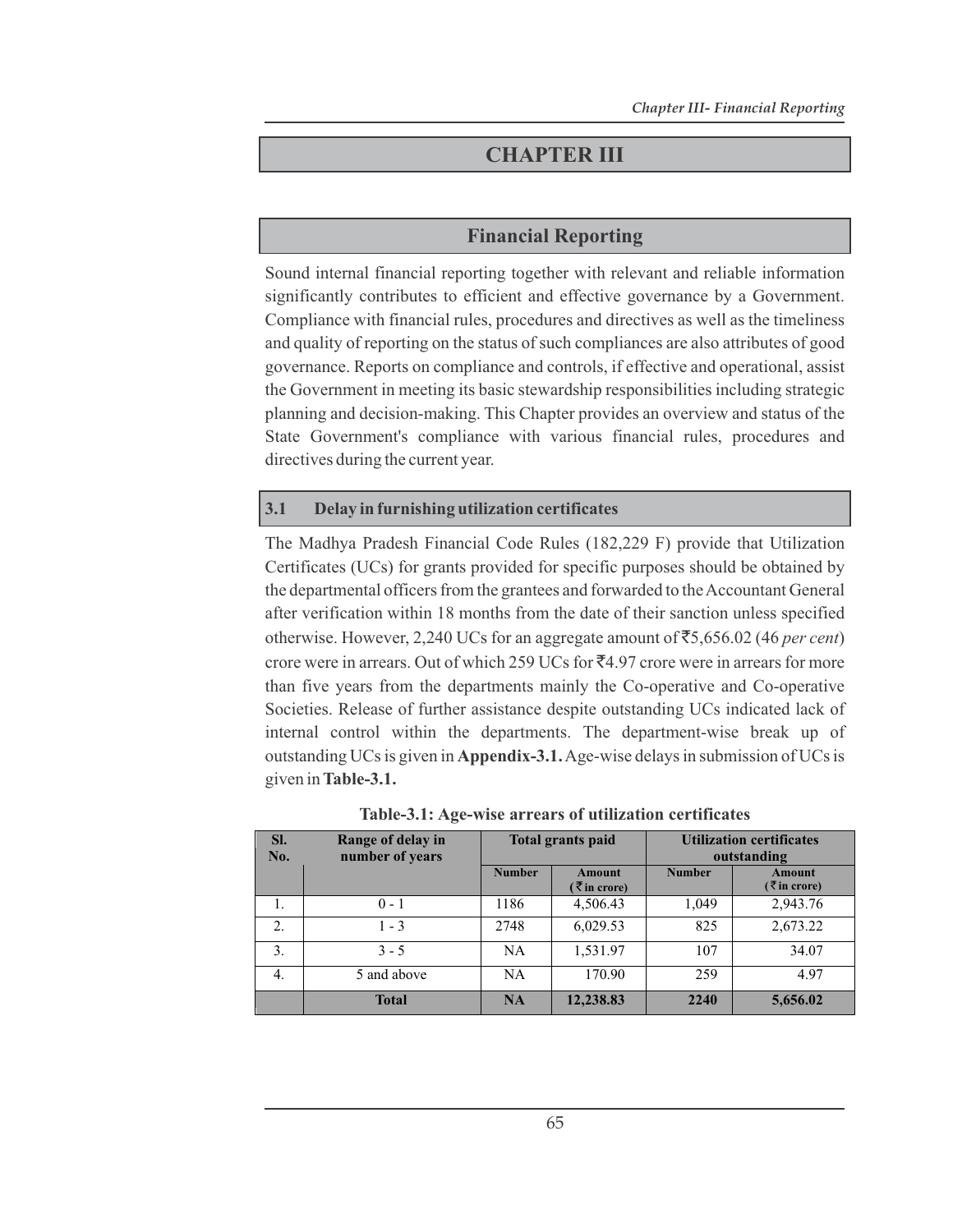### **3.2 Delays in submission of accounts/audit reports of autonomous bodies**

The Government has set up several autonomous bodies in the field of Agriculture, Housing, Labour Welfare, Urban Development, etc. The audit of accounts of 48 autonomous bodies in the State has been entrusted to the CAG. The status of entrustment of audit, rendering of accounts to Audit, issuance of Separate Audit Reports and their placement in the Legislature are indicated in **Appendix-3.2.** The frequency distribution of autonomous bodies according to the delays in submission of accounts to Audit and placement of Separate Audit Reports (SAR) in the legislature after the entrustment of audit to CAG is summarized in **Table-3.2.**

| <b>Delays</b> in<br>submission<br>of accounts<br>(in months) | Number of<br>autonomous<br><b>bodies</b> | <b>Reasons for</b><br>delay                                                    | <b>Delays</b> in<br>submission<br>of SARs in<br>legislature<br>(in years) | Number of<br>autonomous<br><b>bodies</b> | <b>Reasons</b><br>for the<br>delay |
|--------------------------------------------------------------|------------------------------------------|--------------------------------------------------------------------------------|---------------------------------------------------------------------------|------------------------------------------|------------------------------------|
| $0 - 1$                                                      |                                          | Non-approval of<br>accounts by                                                 | $0 - 1$                                                                   |                                          | Accounts not<br>received           |
|                                                              |                                          | Board of                                                                       |                                                                           |                                          | from any                           |
|                                                              |                                          | Governors and                                                                  |                                                                           |                                          | autonomous                         |
|                                                              |                                          | non-submission                                                                 |                                                                           |                                          | body.                              |
|                                                              |                                          | of accounts by                                                                 |                                                                           |                                          |                                    |
| $1 - 6$                                                      |                                          | others.<br>Correspondence<br>with the units<br>and at the<br>ministry is going | $1 - 2$                                                                   |                                          |                                    |
| $6 - 12$                                                     |                                          |                                                                                | $2 - 3$                                                                   |                                          |                                    |
| $12 - 18$                                                    |                                          |                                                                                | $3 - 4$                                                                   |                                          |                                    |
| $18 - 24$                                                    | 46                                       | on for                                                                         | $4 - 5$                                                                   |                                          |                                    |
| 24 $\&$ above                                                |                                          | submission of<br>accounts.                                                     | 5 & above                                                                 |                                          |                                    |
| <b>Total</b>                                                 | 46                                       |                                                                                |                                                                           |                                          |                                    |

**Table-3.2: Delays in submission of accounts and tabling of Separate Audit Reports**

Out of 52 units, 45 units did not submit their accounts since the inception of the unit (1997-98 to 2006-07) even after the lapse of four to 12 years and three units did not submit their accounts regularly due to non-approval by the Board's of Governors and submission of account by others.

The remaining four Autonomous Bodies which are required to submit SARs have also been identified and Government is in the process of entrusting the audit of these bodies to CAG.

#### **3.3 Misappropriations, losses, defalcations, etc.**

The Government reported 3230 cases of misappropriation, defalcation, etc. involving Government money amounting to  $\bar{\mathfrak{F}}36.70$  crore up to the period March 2010 on which final action was pending. The department-wise break up of pending cases of misappropriation, defalcations etc. and write-offs for 2009-10 and their agewise analysis are given in **Appendix-3.3** and **Appendix-3.4** and the nature of these cases is given in **Appendix-3.5.** The age-profile of the pending cases and the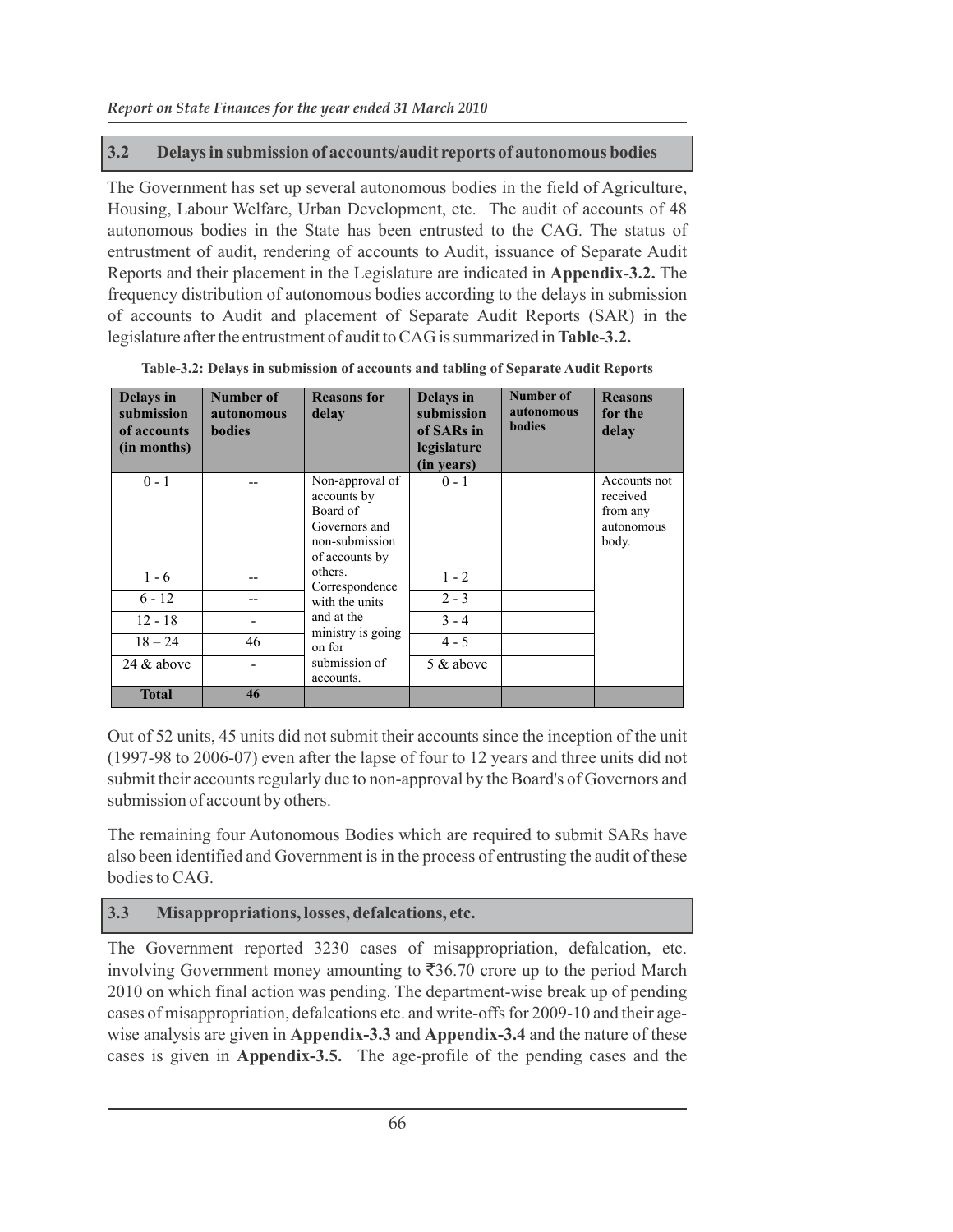number of cases pending in each category – theft and misappropriation/loss as emerging from these appendices are summarized in **Table-3.3.**

| Age-profile of the pending cases |                    | Details of the pending cases             |                                                |                    |                                           |
|----------------------------------|--------------------|------------------------------------------|------------------------------------------------|--------------------|-------------------------------------------|
| Range in<br>years                | Number of<br>cases | <b>Amount</b><br>involved<br>(₹in crore) | Nature of the case                             | Number of<br>cases | <b>Amount involved</b><br>$($ ₹ in crore) |
| $0 - 5$                          | 615                | 23.84                                    | Theft                                          | 264                | 2.46                                      |
| $5 - 10$                         | 458                | 2.76                                     |                                                |                    |                                           |
| $10 - 15$                        | 467                | 5.08                                     | Misappropriation/Loss                          | 2966               | 34.24                                     |
| $15 - 20$                        | 484                | 1.90                                     | of material                                    |                    |                                           |
| $20 - 25$                        | 698                | 2.04                                     | <b>Total</b>                                   | 3230               | 36.70                                     |
| $25 \&$ above                    | 508                | 1.08                                     | Cases of losses written<br>off during the year | 95                 | 13.54 lakh                                |
| <b>Total</b>                     | 3230               | 36.70                                    |                                                |                    |                                           |

**Table-3.3: Profile of misappropriations, losses, defalcations, etc.**

Ninety-five cases of losses involving an amount of  $\bar{\bar{\mathcal{F}}}$ 13.54 lakh written off during 2009-10 have been detailed in **Appendix-3.4.**

A further analysis indicates that the reasons for which the cases were outstanding could be classified in the categories listed in **Table-3.4.**

| Reasons for the delay/outstanding pending cases |                                                  |      | <b>Amount</b><br>$(\bar{\zeta}$ in crore) |
|-------------------------------------------------|--------------------------------------------------|------|-------------------------------------------|
| (i)                                             | Awaiting departmental and criminal investigation | 44   | 1.64                                      |
| (ii)                                            | Awaiting orders for recovery or write off        | 3185 | 35.03                                     |
| (iii)                                           | Pending in the courts of law                     |      | 0.03                                      |
|                                                 | <b>Total</b>                                     | 3230 | 36.70                                     |

**Table-3.4: Reasons for outstanding cases of misappropriation, loss, defalcation etc.**

#### **3.4 Conclusion**

Utilization certificates in respect of grants and loans aggregating  $\overline{5}12,238.83$  crore, paid up to 2009-10 were required to be issued by the State. However, certificates for an aggregate amount of  $\overline{5}5,656.02$  crore (46 *per cent*) were in arrears. There were delays in submission of Accounts by 46 autonomous bodies and consequent issuance of Separate Audit Reports despite reporting of matter to the concerned units and the Government. A total of 3230 cases of misappropriation, defalcation, etc. involving Government money amounting to  $\overline{536.70}$  crore up to the period March 2010 was pending, mainly because orders for recovery or write-off from the Government were awaited. All these deficiencies reflected lack of internal control within the departments and ineffective governance by the Government.